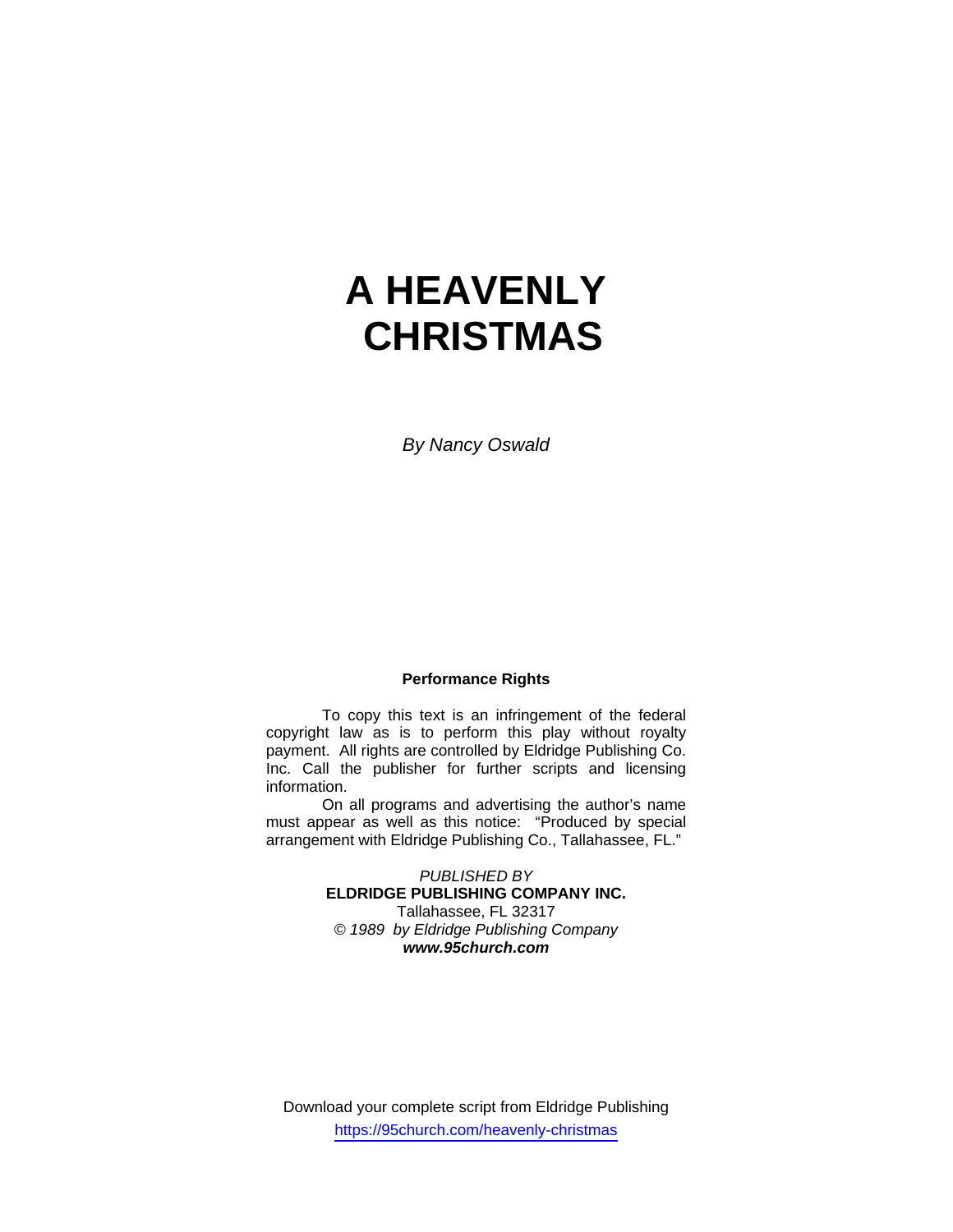*A Heavenly Christmas 2*

## **SETTING**

**Scene 1:** Control panel front and center, door with portal for looking out at SR entrance; the rest of the stage can be made to look like the inside of a space ship with a large view screen of stars and planets. (Star Trek type.)

**Scene 2:** Angel Mother's thrown SL, single chair or stool stage right (front)*,* Christmas tree to the back off center.

#### **SYNOPSIS**

**TIME:** Christmas Day, year 2150 AD **SETTING:** In a spaceship billions of light years away from Earth.

**PLAYING TIME:** 20 minutes.

#### **COSTUMES**

**Scene 1:** Spaceship crew - flanges can be made from construction paper of cardboard, or any other "uniform" can be used. Angel children - old bedsheet or colored cloth smocks; aluminum foil wrapped over cardboard for wings; tin foil halos.

**Scene 2:** Spaceship crew - same as above. Additional Angels - same as above ... could vary colors.

#### **PROPERTIES**

- **Scene 1:** Tape recorder and Christmas music tape, kazoo or whistle to be used as warning signal, smoke alarm or something that beeps to be used as translator, control panel for spaceship, laser guns.
- **Scene 2:** Backdrop of clouds and/or angels, gold and glitter; Christmas tree (optional), staff for Angel guide #2, throne, three wrapped gifts, a stool or chair.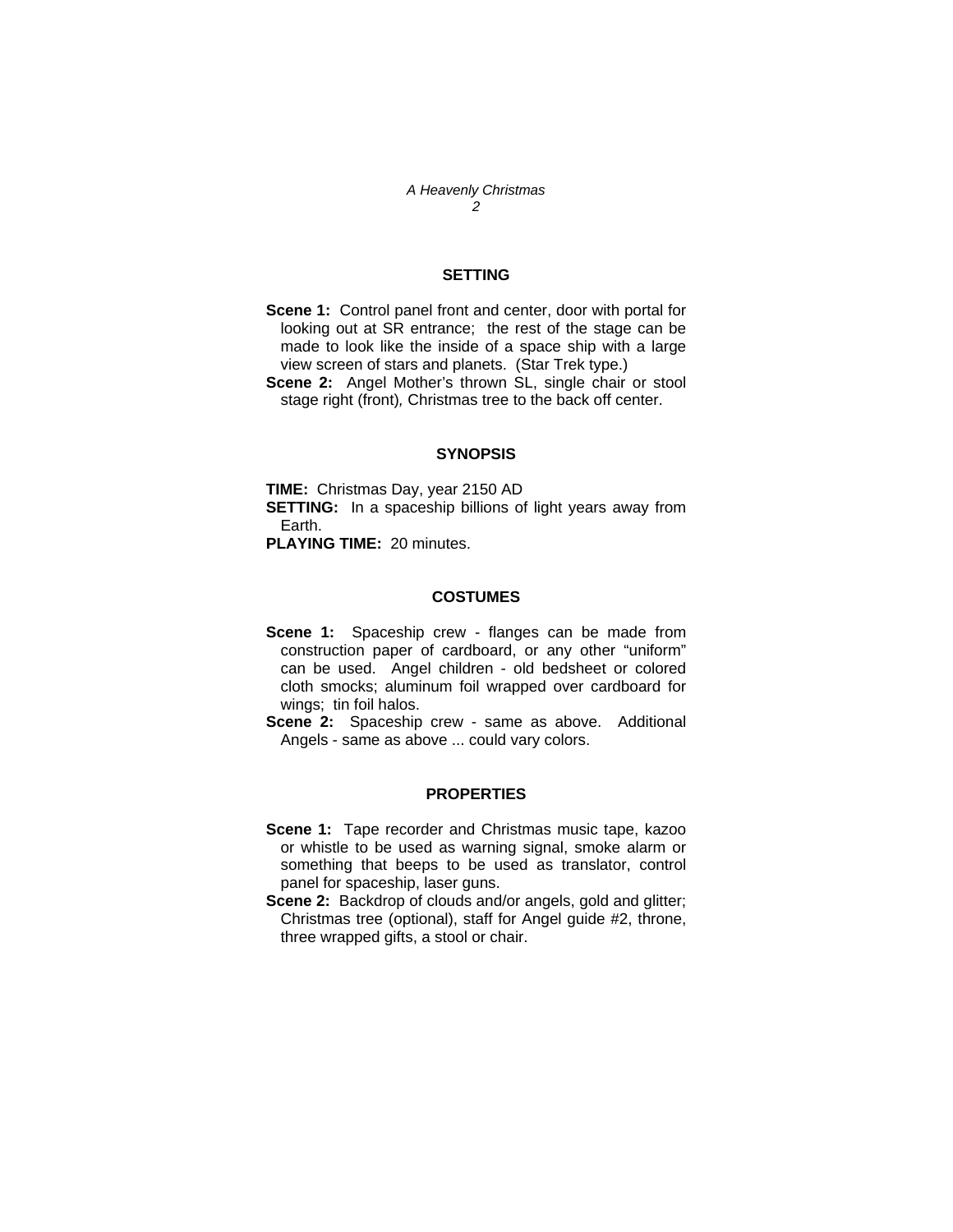#### *A Heavenly Christmas 3*

## **CAST OF CHARACTERS**

## **SPACESHIP CREW**

COMMANDER ROSS CAPTAIN CHRISTIANSON FIRST MATE SECOND MATE

## **ANGELS**

ANGEL CHILD #1 ANGEL CHILD #2 ANGEL CHILD #3 ANGEL MOTHER ANGEL GUIDE #l ANGEL GUIDE #2

### **OTHERS**

ANGEL CHOIR EXTRAS *(OPTIONAL)*

## **PRODUCTION NOTES**

CHARACTERS: 10 to 20 speaking parts. Flexible cast. Extras can be used or same 10 students can do entire play. A separate Angel Choir can be used for additional parts, or the cast members can do the singing.

## **SOUND EFFECTS**

Need a warning whistle or siren; need beeping noise.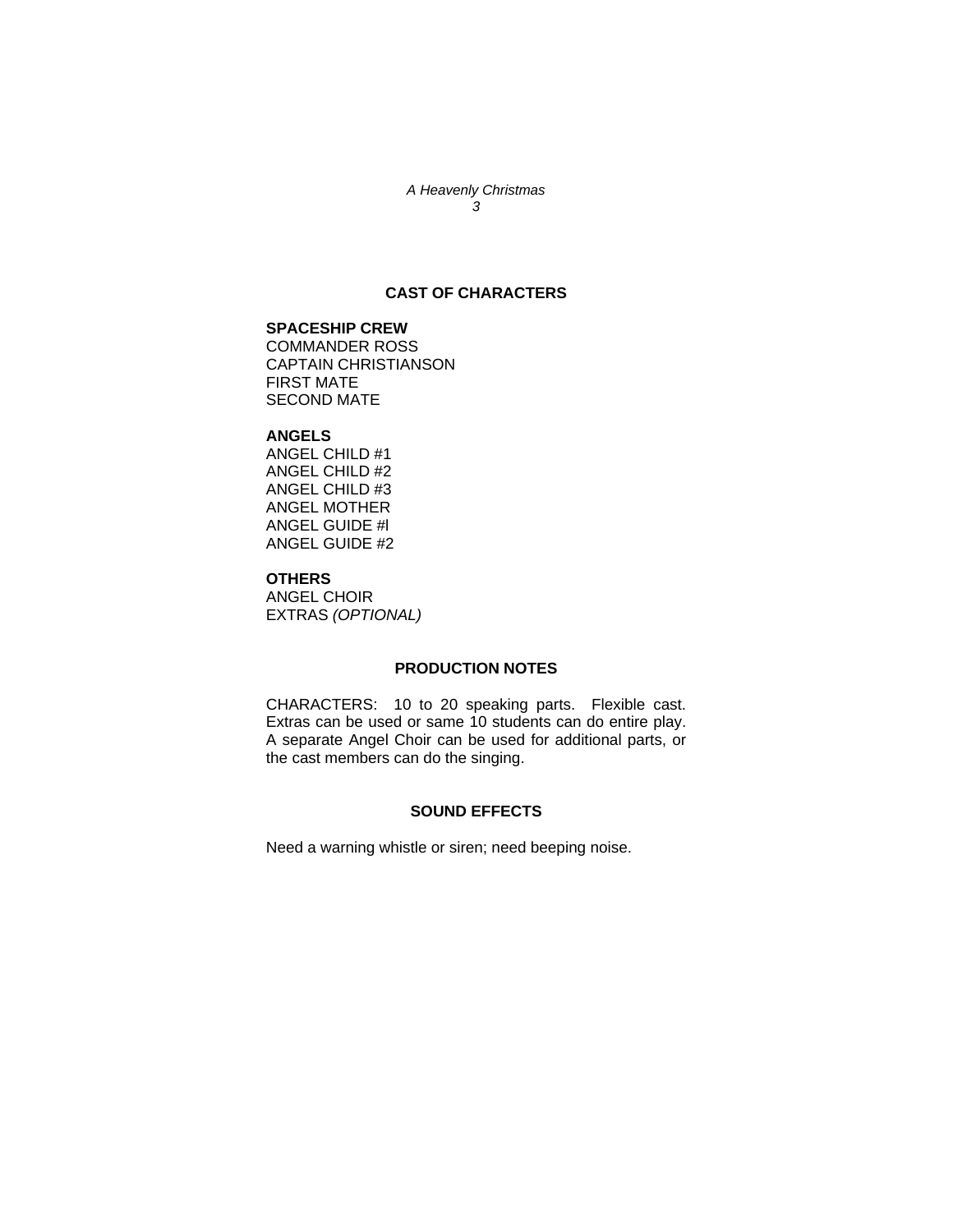### **SCENE 1**

*(AT RISE: COMMANDER ROSS and CAPTAIN CHRISTIANSON are seated at the control panel of the ship. There is Christmas MUSIC playing in the background.)* 

COMMANDER ROSS: *(Angrily.)* Get them to turn that music down!

CAPT. CHRISTIANSON: But sir, it's Christmas Eve.

- COMMANDER ROSS: Christmas or not, we're in dangerous territory. This section of the universe has never been explored.
- CAPT. CHRISTIANSON: But the screens are all clear. We haven't had a sighting in days.
- COMMANDER ROSS: Just the same, I'm not taking any chances.
- CAPT. CHRISTIANSON: But Christmas, Sir.
- COMMANDER ROSS: *(Forcefully.)* Christmas or not, I'm still the Commander of this ship.
- CAPT. CHRISTIANSON: *(Sighs and gets up.)* Yes, sir. *(Leaves the main area of the ship and comes back a minute later. The MUSIC is lower. SHE seats herself, once again, at the control panel.)* This is the first assignment I've had away from home at Christmas time.
- COMMANDER ROSS: *(Without sympathy.)* You'll have to get used to it. Piloting through new territory is dangerous and our mission could takes years.
- CAPT. CHRISTIANSON: I'm not worried about the danger. It's just that Christmas is a special day and it makes me homesick to be so far away from Earth.
- COMMANDER ROSS: Christmas is just another day out here. Just like the stars ... all the days are the same.
- CAPT. CHRISTIANSON: I don't believe all the stars are the same. What about the Star of Bethlehem? It was special. *(Gets up and walks to side of the cabin and looks out the viewer at the panorama of stars and planets.)* I wonder what it was like for the shepherds to look up and see that bright shining light ...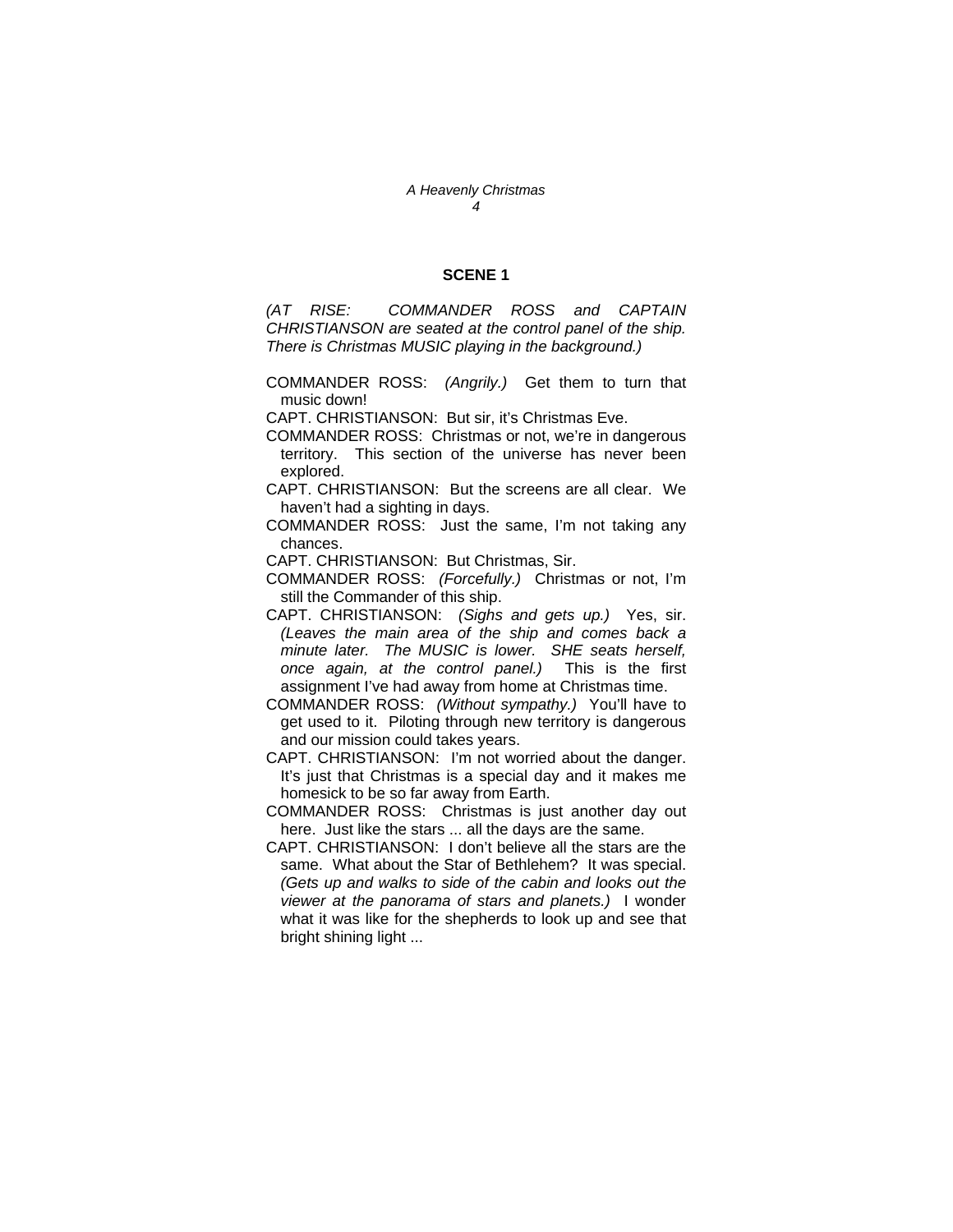- COMMANDER ROSS: That was over 2000 years ago. Now we know that the Star of Bethlehem was just an ordinary comet.
- CAPT. CHRISTIANSON: Maybe it is ordinary to us, but I'm sure it wasn't ordinary to the shepherds. To them it was a most extraordinary event.

COMMANDER ROSS: A very backward people.

- CAPT. CHRISTIANSON: Maybe they were backward, but they weren't afraid to dream and imagine ... to hope for a better world.
- COMMANDER ROSS: We don't have to hope for a better world. We already have it. Through years of Science and research ...
- CAPT. CHRISTIANSON: Science isn't everything. You still have to be able to reach for a little sliver of the unknown ... to reach for the stars ...
- COMMANDER ROSS: We've reached the stars, and Science technology has made that all possible. Would you rather be back on Earth, wearing rags, looking up here and wondering what it was like?
- CAPT. CHRISTIANSON: I like being here but having all the questions answered makes for a dull life.
- COMMANDER ROSS: It may be dull, but I'm glad I live in the 22nd Century. No disease ... no wars ... no food shortages ...

CAPT. CHRISTIANSON: And no Christmas!

COMMANDER ROSS: Christmas is for children.

- CAPT. CHRISTIANSON: But there's a little bit of a child in all of us. It's the part that makes us hold on to the belief in something bigger, greater, and more wonderful than ourselves.
- COMMANDER ROSS: There's no time for childish foolishness when you have a ship to command.

*(There is static on the ship's radio and the LIGHTS in the cabin flicker.)* 

COMMANDER ROSS: Captain! Check your screen!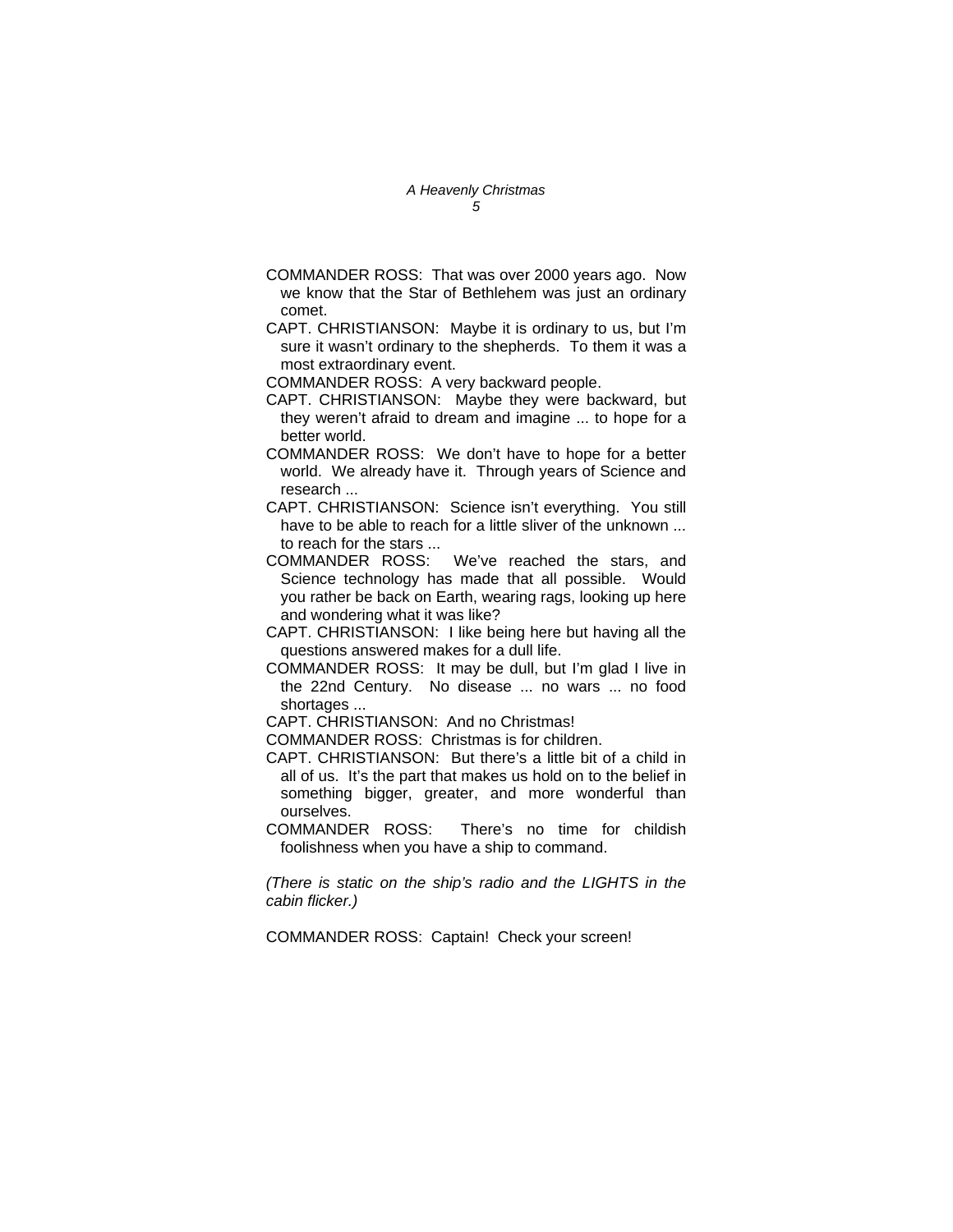#### *A Heavenly Christmas 6*

CAPTAIN CHRISTIANSON: *(Rushes back to HER seat at the control panel.)* There's nothing on it, sir.

COMMANDER ROSS: Something has to be causing that interference.

*(The LIGHTS flicker again, followed by a loud warning SIREN. The FIRST MATE rushes into the cabin.)* 

FIRST MATE: Sir, we're under attack! CAPT. CHRISTIANSON: We can't be. The screens are all blank.

*(SECOND MATE rushes into cabin.)* 

SECOND MATE: Sir. There are alien intruders at the starboard door.

COMMANDER ROSS: That's impossible. All systems are negative.

*(The LIGHTS dim and flicker again and a POUNDING NOISE begins at the cabin door.)* 

COMMANDER ROSS: Check the meteor locator. CAPT. CHRISTIANSON: Negative, sir.

*(There is more THUMPING at the entrance.)* 

FIRST MATE: It's the aliens, sir. They want in. SECOND MATE: *(Going to the stage entrance [portal] and looking out.)* They don't look dangerous, sir.

*(CRYING NOISES are heard from the stage entrance.)* 

COMMANDER ROSS: What's that noise? FIRST MATE: It sound likes crying, sir. COMMANDER ROSS: It's probably a trap! CAPT. CHRISTIANSON: We have to let them in, sir. It's in the interplanetary agreement.